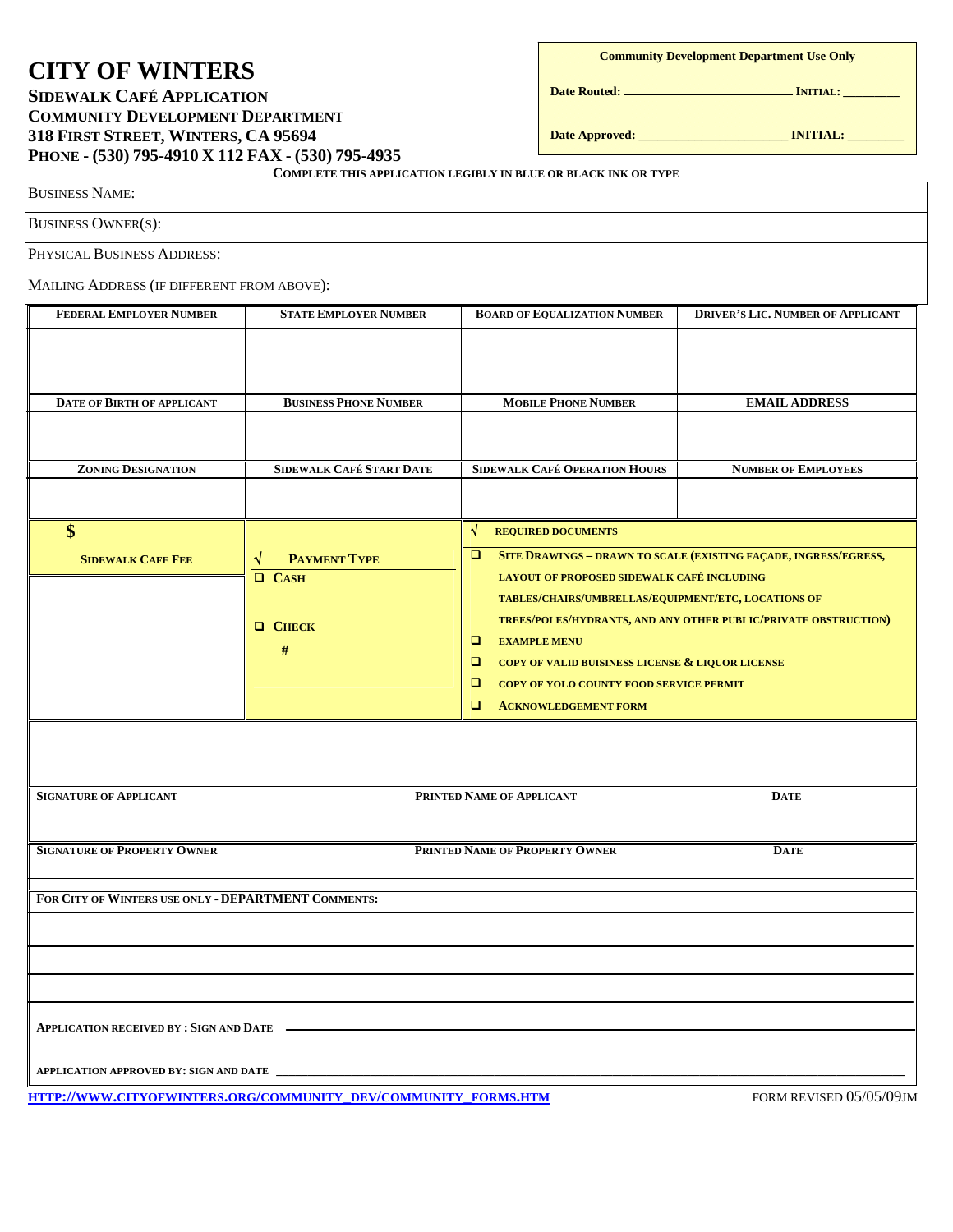## **CITY OF WINTERS**

**SIDEWALK CAFÉ APPLICATION – ACKNOWLEDGEMENT FORM COMMUNITY DEVELOPMENT DEPARTMENT 318 FIRST STREET, WINTERS, CA 95694**  Phone - (530) 795-4910 X 112 FAX - (530) 795-4935

## **This document outlines the regulations pertaining to the operation of Sidewalk Cafes.**

### **17.116.020 Definitions**

The definitions set forth in this chapter shall govern the application and interpretation of this chapter. "Premises" shall mean the restaurant, as defined in Section 17.08.030® of this Title, and any sidewalk café as authorized by this chapter.

"Sidewalk" shall mean that part of the public right-of-way dedicated to pedestrian circulation.

"Sidewalk Café" shall mean a dining area located partially or wholly on a public sidewalk or parkway. "Permanent Food Service Establishment" shall mean an establishment licensed by the Yolo County Environmental Health Department for which the principal use is the service of prepared food and beverages in a permanently constructed structure. Examples include restaurants, cafeterias, markets, delis, and bakeries.

#### **17.116.030 Permit Required**

No owner or operator of a permanent food service establishment shall erect, place, or maintain in or upon any sidewalk or parking contiguous or adjacent to said permanent food service establishment, umbrellas, tables, benches, chairs, and other portable appurtenances for the purpose of serving to customers thereon, food and/or beverages for consumption at such sidewalk tables, benches, or chairs, unless such owner or operator has obtained a sidewalk café permit approved by the Community Development Director.

#### **17.116.040 Application**

The application for a permit to establish a sidewalk café shall contain the following information and any additional information as required by the Community Development Director.

- 1. The name, date of birth, driver's license number, and mailing address of the applicant;
- 2. The name and address of the restaurant seeking a sidewalk café permit;
- 3. The hours that the area is to be occupied as a sidewalk café;
- 4. A detailed drawing to scale of the proposed site indicating the following: the existing façade; the points of ingress and egress; and the proposed location, the number, and the arrangement of umbrellas, tables, chairs, serving equipment, planters, awnings, lighting, delimiting ropes or chains and other facilities to be included in café operation. The detailed scale drawing must indicate the location of the existing public improvements including the following: fire hydrants, streetlights, street signs, tree, tree grates, planting boxes, and/or planting area, and any other public or private obstruction.
- 5. A menu of the proposed food and beverages to be served at the sidewalk café.
- 6. A copy of a valid business license and, if applicable, a copy of a valid state liquor license for the permanent food service establishment
- 7. An acknowledgement that the applicant has received, reviewed, and understood the regulations pertaining to sidewalk cafes.
- 8. A sidewalk café permit application fee as established by resolution of the City Council.
- 9. A copy of a permit to operate a food service establishment from the Yolo County Environmental Health Department.

#### **17.116.050 Review of Application**

The Community Development Director shall consider the following factors in the review of the permit application:

- 1. The convenience and safety of pedestrians, property owners, occupants, customers, residents, or tenants of offices, stores, shops or dwellings in the vicinity;
- 2. Dimensions of the sidewalk, especially in relation to the size and width of the proposed sidewalk café;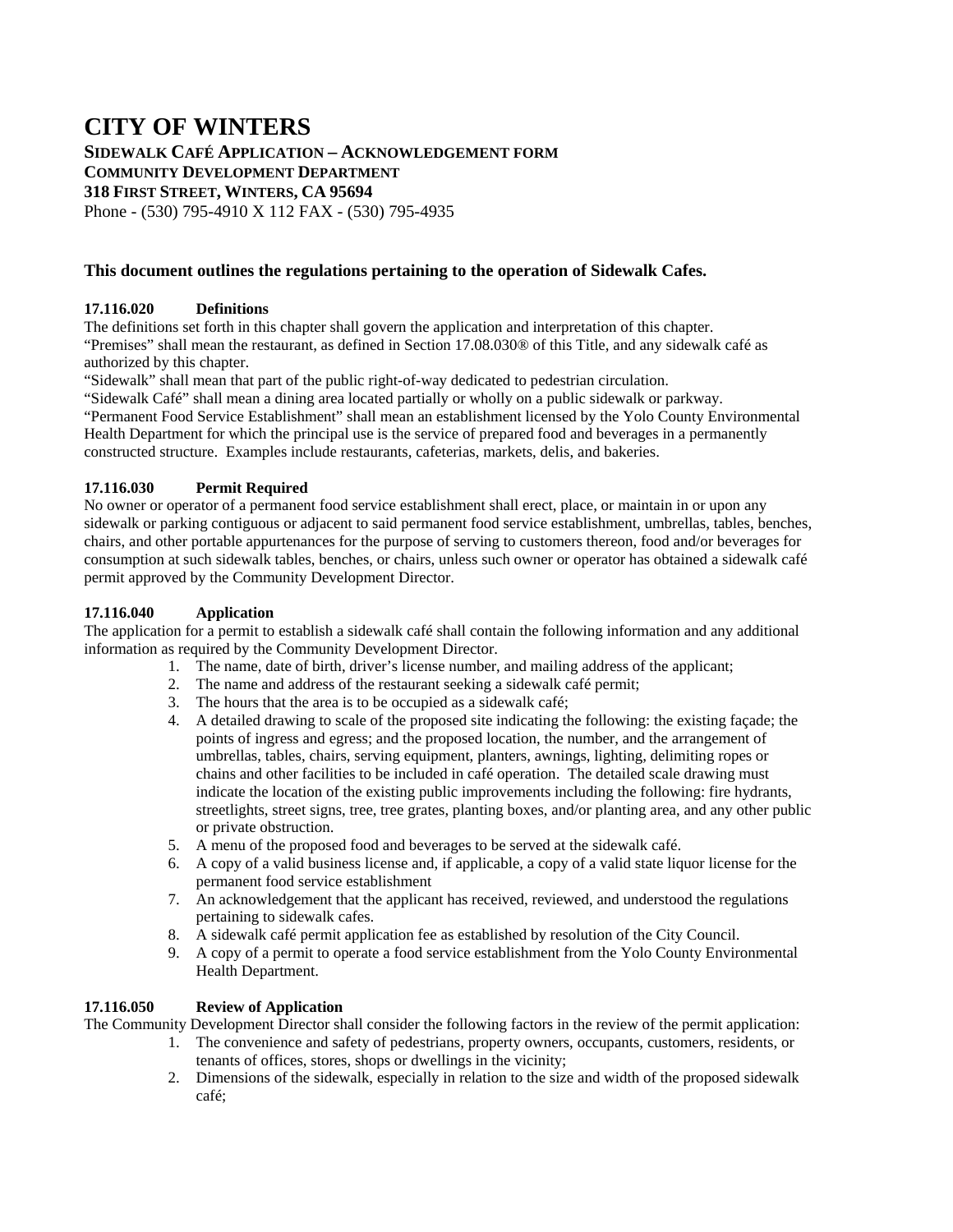- 3. Location of nearby fire hydrants, utility poles, sign poles, and trees;
- 4. Applicable state and federal law accessibility requirements; and
- 5. Other unique or special factors that may be relevant to the particular location.

#### **17.116.060 Findings**

The Community Development Director may issue a permit for establishment of a sidewalk café only upon making the following findings:

- 1. Establishment of a sidewalk café at the proposed location will not create a nuisance by causing excessive noise or light, interfering with the use and enjoyment of adjacent properties; unduly restricting pedestrian use of the sidewalk; or, in other ways that are adverse to the public health safety or general welfare.
- 2. Establishment of a sidewalk café at the proposed location will enhance the character of the surrounding area; and
- 3. The sidewalk café, as proposed, adequately protects the convenience and safety of pedestrians, property owners, occupants, customers, residents or tenants of offices, stores, shops or dwelling in the vicinity.
- 4. The sidewalk café will not cause a negative cumulative effect when considered in conjunction with the cumulative effect of other sidewalk cafes in the immediate neighborhood.

**17.116.080 Special Findings—Service of Alcohol.** 

The service of alcoholic beverages at a sidewalk café shall be authorized by the community development director only if the following are made:

- 1. The applicant is licensed to serve alcohol by the California State Department of Alcoholic Beverage Control; and
- 2. The applicant is in compliance with all conditions and restrictions of his or her state liquor license.

#### **17.116.090 Conditions and Restrictions**

The issuance of a permit to establish a sidewalk café shall be subject to the following minimum conditions and restrictions, together with such other conditions as may be deemed necessary in order to fulfill the general purposes of this chapter. The community development director may, in issuing a permit, impose more stringent conditions or supplement these conditions and restrictions as necessary.

- 1. At all times, the operator of a permanent food service establishment that has been issued a sidewalk café permit must:
	- a. Maintain a clear distance of a minimum of five (5) unobstructed feet in width, measured from the sidewalk curb and from any public improvements within the right of way, including, but not limited to, signs, and planters or the ropes or chains delimiting the sidewalk café area as indicated on the approved permit;
	- b. Not interfere with the passage of pedestrians, vehicle flow, or access to buildings;
	- c. Not place sidewalk tables, benches, or chairs in a location that interferes with the operation of fire hydrants, pedestrian crosswalks, intersections, or in a location that is harmful to trees or other plantings;
	- d. Not utilize any of the required or non-required parking space area for sidewalk tables, benches, chairs, or other furniture and materials associated with the sidewalk café.
	- e. Comply with applicable state and federal laws regarding accessibility.
- 2. Equipment for the service of customers, including but not limited to trays or carts, eating or drinking utensils, linens, and cooking appliances shall not be placed or maintained on any portion of the sidewalk, unless the sidewalk café is adequately separated from pedestrian traffic;
- 3. All umbrellas, tables, chairs and other portably appurtenances shall be removed from the sidewalk cafe at the end of each business day at the hour specified in the permit;
- 4. At least one (1) covered outdoor trash container shall be provided in the sidewalk café area during the hours of operation and shall be maintained in a clean and sanitary condition;
- 5. The permittee shall maintain the sidewalk cafe in a clean and sanitary condition at all times;